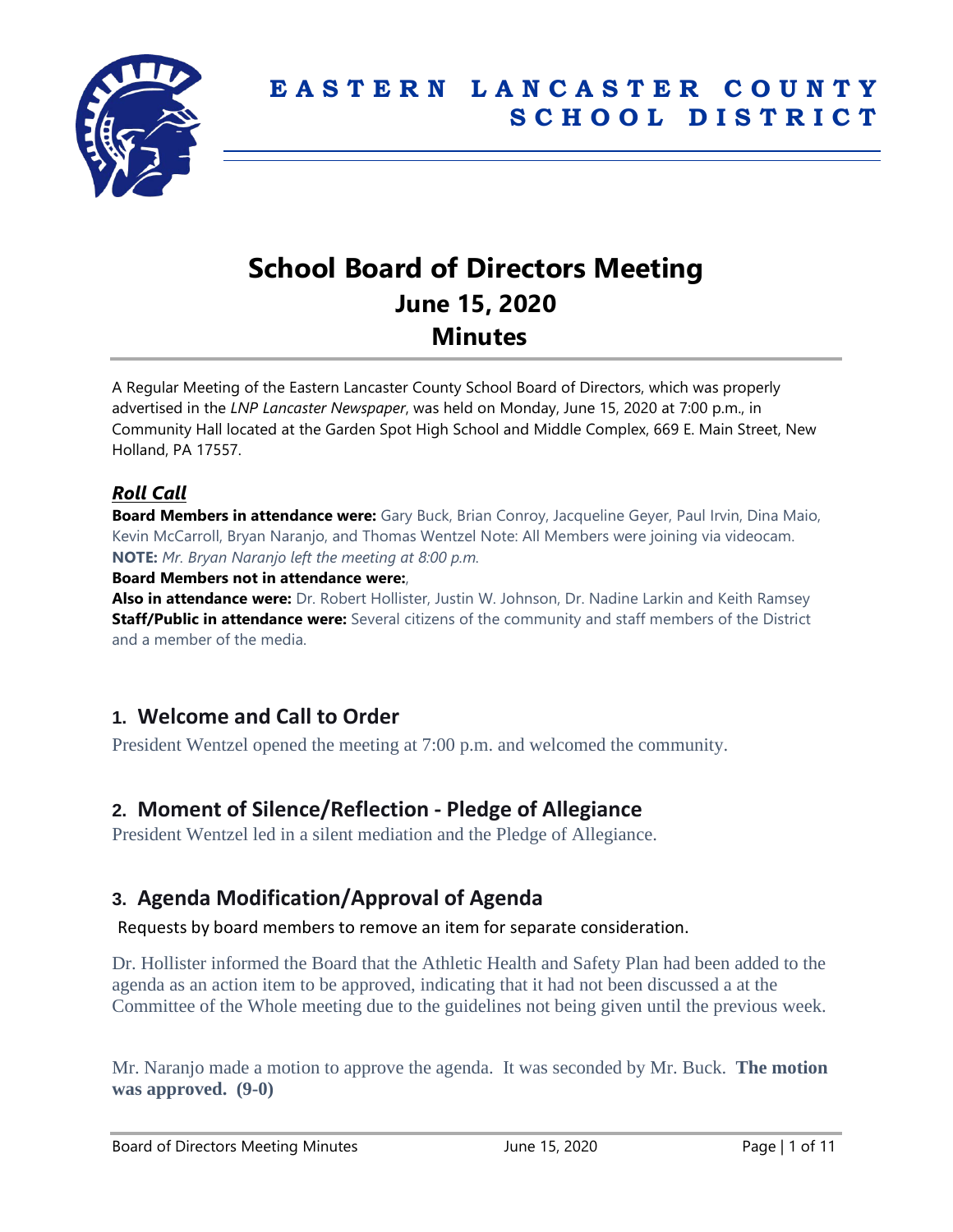# **4. Citizens of the District Comments**

The Board encourages citizens of the district to come before the Board to present their petitions, inquiries, or other communications of interest. The Board invites public (*Citizens of the District*) comment on any topic that is within the Board's jurisdiction. As outlined in Board Policy 903, the Board requires that public participants be residents or taxpayers of this district. Due to the virtual aspect of the Board meeting, the Board is requesting if you wish to provide public comment during the virtual board meeting, you should sign-up to do so by completing the online form prior to the meeting.

#### [PUBLIC COMMENT SIGN-UP FORM](https://forms.gle/zDXXoX8rZQUxt1Ap6)

*Public comments will be read aloud during the public comment section of the agenda.* Thank you.

#### **COMMENTS:**

#### Frederick Eck, 152 Bluebell Court, New Holland, PA 17557

My desire is to thank all members of our school board and for the great job they are doing for our school district here in New Holland, PA. I believe that we have one of the best school districts in the state, if not the best! I would like to give a short prayer on your behalf: "Dear God and Heavenly Father, I would like to thank you for each and every school board member that is working for the very best interests of our students here in New Holland. We thank you for their selfless and very hard work that they are doing on our behalf. Please give them wisdom and stamina to do the work that they our doing for our schools. May we, the citizens of this community support and help them in anyway possible in the sometimes difficult decisions that have to be made in these Covid-19 times that we find ourselves in. We pray that YOU may help and guide us successfully during these difficult and trying times. All this we pray in your precious and holy name. AMEN."

#### Cheryl Fuller, 1262 East Earl Road, East Earl, PA 17519

Our kids need normalcy. They need to get back to school and not have to be concerned with masks. If there is hand sanatizer in every room. Wipe down desks between each class. Tell parents if kids feel sick do not send them to school or they will be sent home. But please let our kids get back to class.

#### Steve Wallace, 326 Hill Road New Holland PA. 17557

To the members of the Elanco School Board, This is in regards to the instillation of a turf field inside the sports stadium. As someone who attends just about every sporting event inside the stadium I cannot emphasize enough our needs for a turf field. The problem is there are way to many events happening on the field that natural grass is no longer the answer. In the Spring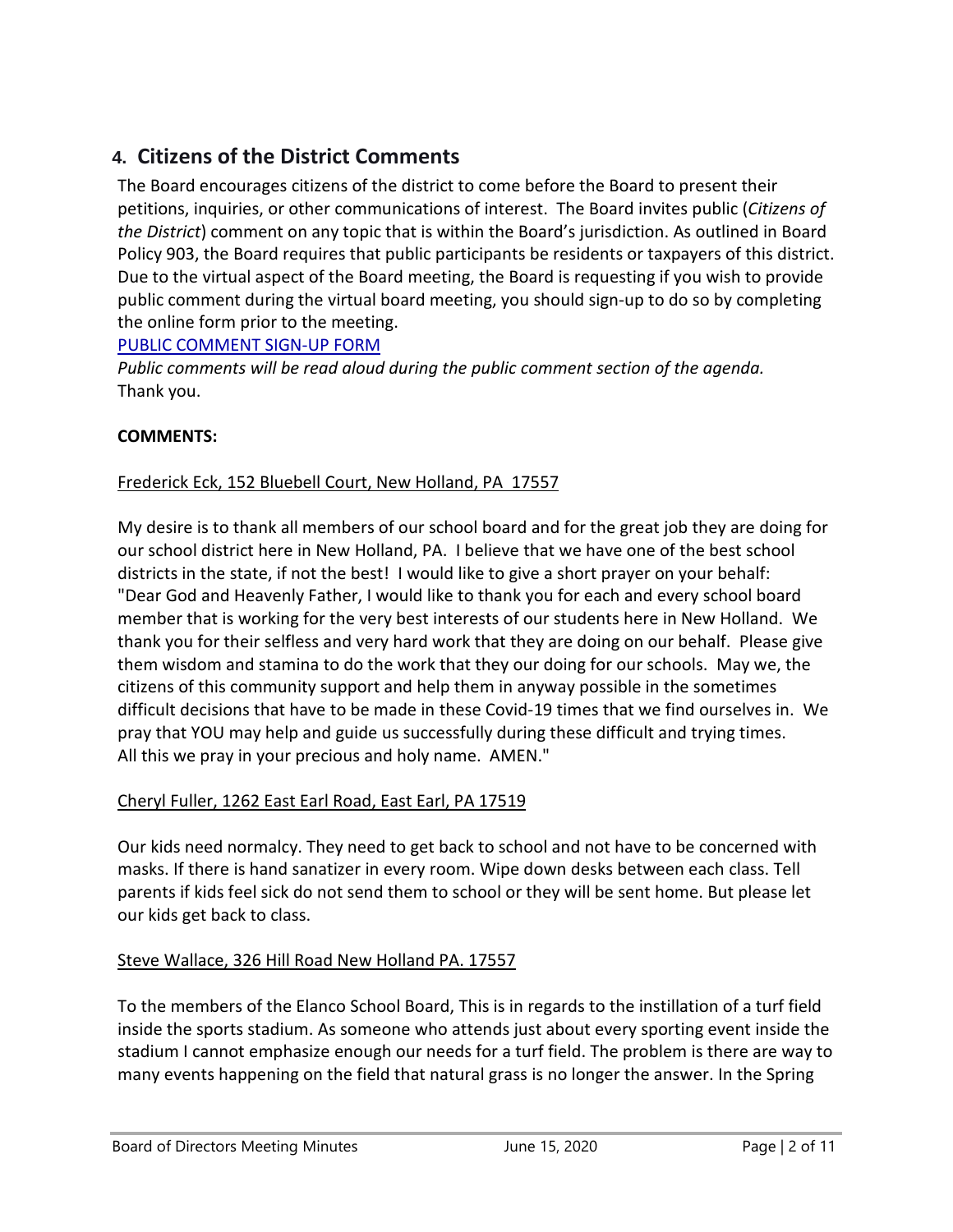before the grass has a chance to turn green we are playing boys and girls lax on the field tearing it up before the growing season ever begins. Then over the Summer we spend a lot of money every year in a effort to get the field in shape for fall. Then as the growing season is ending we have Girls Soccer, Boys Soccer, Varsity and JV Football, Junior high Football and some junior high JV. games, Midget Football A, b, c, and d teams. Plus Friday night home games we have bands marching on the field pregame and halftime. Band also practices preseason on the field almost every night. Pluss due to limited field space Boys soccer practices on the field also but I don't think that happened last year but I could be wrong on that. Then there are other events like the battle of the classes, track and field day, and some fund raising activities also like relay for life and others. All these things should be happening on the field but no grass field ever made can take all of that. It has now come to the point that it is a major safety issue I have seen soccer games called a couple minutes into the game because of players getting hurt and the officials deemed the field unplayable. I have had people from Blue Ridge cable tell me they aren't trying to be sarcastic but this is the worst field in the LL league. But other than that we have about the nicest facilities inside the stadium. I could go on but I will end it here we need turf ASAP. Thank you for your serious consideration on this matter. Respectfully submitted Steve Wallace.

#### Katy Eby, 199 Orlon Street, New Holland, PA 17557

I am writing to thank you for spending time assessing the need for a turf field in the Elanco School District. As an alumni, resident, and employee of the district, I feel synthetic turf is absolutely necessary for our athletic programs to continue to grow and be successful. First and foremost, the stadium field must be replaced first. The current grass field cannot handle the stress of all the games and practices it sees each year. Replacing the grass with a synthetic turf will allow the heavy use to continue on a great surface. It will allow our teams to speed up their game and host competition in all weather. Utilizing the existing lights, bleachers and proximity to the school is a perfect use of the land and the district's finances. I also implore you to consider an alternative option of creating 2 turf fields at the same time if the district funds allow it. I personally feel that one turf field will not be enough for our district's needs. Placing a second field at Tower Road will provide more adequate practice and game time to all district sports. If there is only one turf field, there will not be enough time for community use that we currently see with midget sports in the stadium. They would have to find a new home. Tower Road is also a perfect place for a second field as it has parking close to it, which has been a big complaint of field hockey families over the years as our field is not easily handicapped accessible. Having two fields would also allow our players to switch surfaces less (from grass to turf) which will help decrease shin splint issues. Lastly, I wish to share some specific thoughts regarding our field hockey program who would greatly benefit from the addition of a turf field.

GSFH has been placed in Section 3 for the next 2 year cycle in the Lancaster Lebanon League. We were moved to this lower section simply due to NOT having a turf playing surface. It is an all grass section. We are now playing against lower competition and more District 3 A teams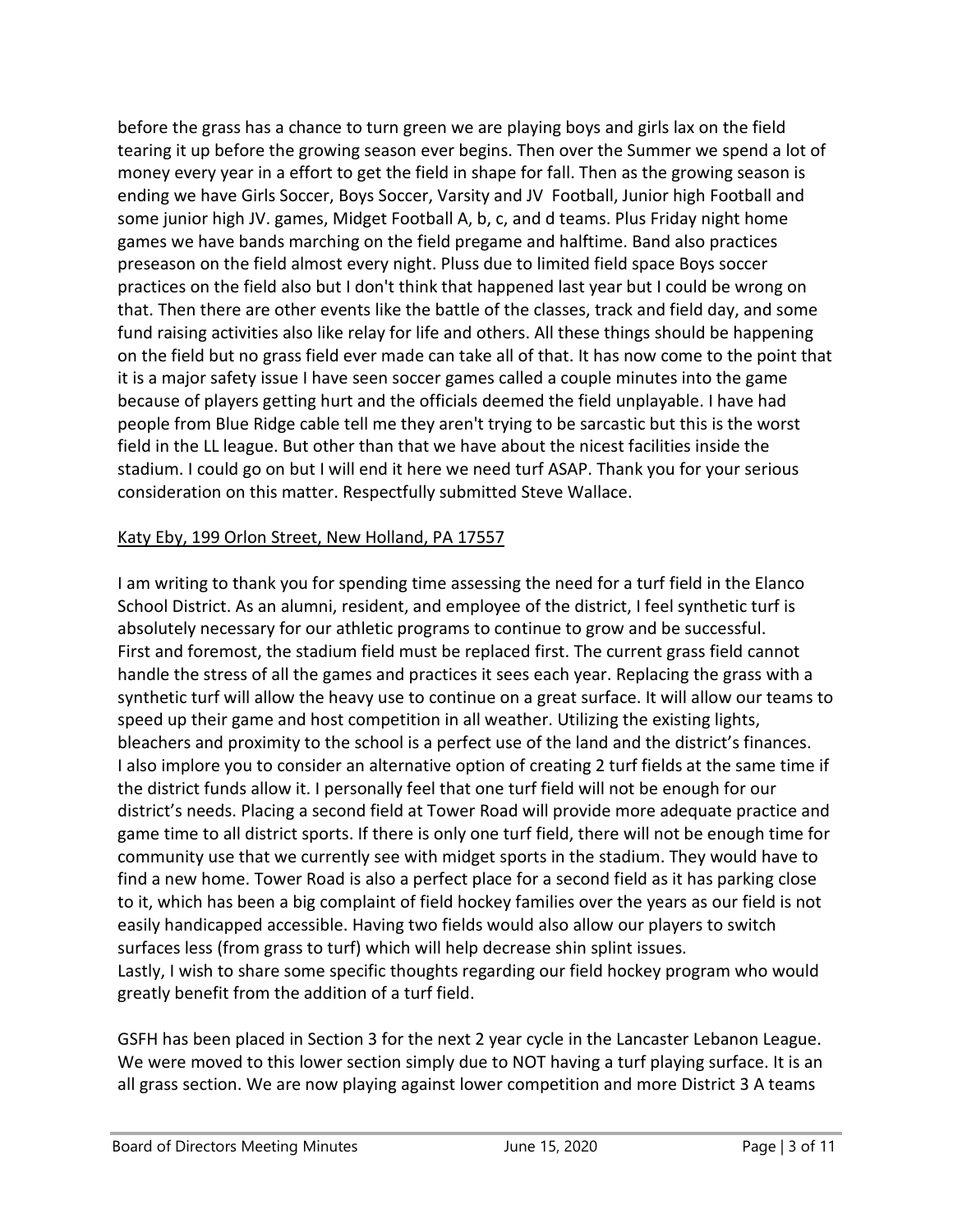which will hurt our chances of getting into district playoffs due to a decreased power ranking.

The GSFH Booster Club regularly rents turf time during our fall season to try to stay competitive in away games.

It is difficult to be competitive in field hockey without turf to practice on regularly due to the change in speed. Here is our record over the 2018 and 2019 seasons to show that GSFH is at a disadvantage for away games held on turf.

Grass record- 15 wins, 6 losses 71.42% win record Turf record- 3 wins, 1 tie, 12 losses 18.75% win record

Again, thank you for seeing that there is value and a need for a turf field in our community. Thank you for doing the due diligence necessary by requesting to see more options of field layouts and a sample turf schedule.

#### Dana Conrad, 6241 Division Hwy, Narvon PA.17555

Please consider putting turf in for the children this is something they need and this is part of keeping up with the times. My daughter please feel khaki and the cross for Garden Spot Spot and is very proud of that with that being said we have had to travel to other schools to practice on turf fields because they call required to play on turf fields it is very different from practicing on regular grass.With that being said again it is for the children. Thank you for your consideration

#### Chris Smeltz, 190 Laurel Rd, East Earl, PA 17519

Dear School Board, I'm writing you to strongly encourage you to consider upgrades to the current athletic surfaces at Garden Spot High School. As an alumni (class of 99) a Parent of six children in the district and a taxpayer I feel that it is important to have safe playing surfaces for our student athletes. I have coached at the midget level over the last 7 years and I know that most of the athletic fields haven't been updated since before 1999 when I graduated. I would encourage you to make the investment to move toward several turf fields. The stadium field quality at GS is in the lower third of the Lancaster Lebanon league, is this good for our student athletes who play all their home games on that field? Additionally I would ask you to consider making a change to the basketball playing surface in the High school main gym. We have two basketball players in our family, their knees and ankles thank you for your consideration.

#### Scott & Jennifer Youndt, 1050 Dry Tavern Rd, Denver, PA 17517

Our current situation in regards to COVID 19 and the 2020- 2021 school year is uncharted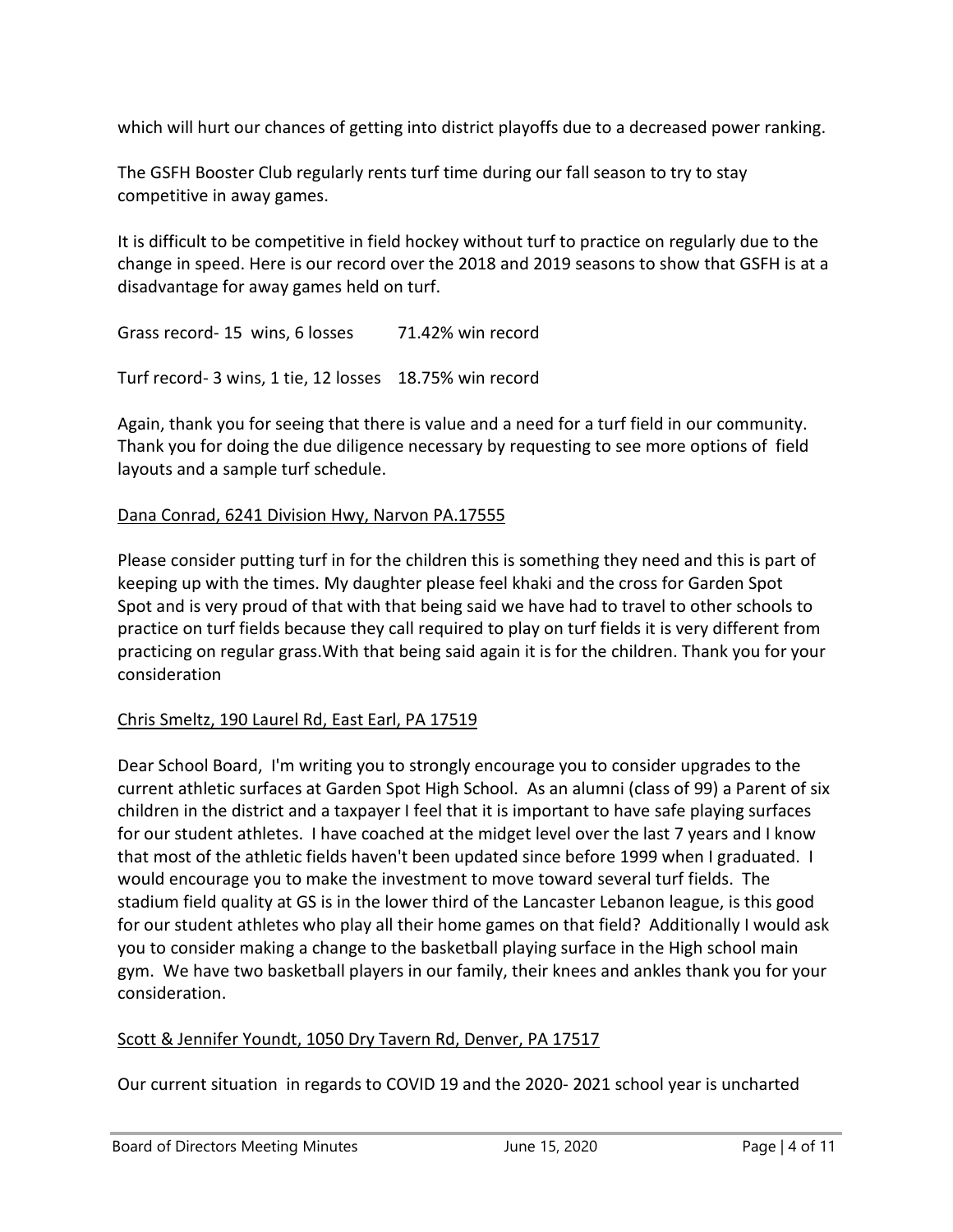territory. No one wants to jeopardize the health and safety of our students, teachers, and staff. That being said, students mental and emotional health are equally as important as their physical health.

Our students can not continue to try be educated the way they were since March. Public school students are ment to be educated in public schools.

The teachers did a marvelous job of trying to keep things as normal as possible. They were so flexible with the students and available to help the students via zoom or Google; however, it is no where near as effective as classroom learning.

I believe the teachers want to teach. The students want to go to school. An overwhelming amount of students do not want to wear masks. Additionally, trying to enforce masks will be a discipline nightmare that will rob the students of valuable education time.

Personally, our children will not grow and thrive in an altered educational environment. We have contingency plans for our children for the school year if we do not have access to a public school education as it is intended to be.

We ask that you carefully consider the long term consequences of not providing the children of ELANCO school district with the education that we the parents/taxpayers expect.

#### Keyla Salas-Araya, 630 Sunflower Street, New Holland PA 17557

I have many concerns about the extremists CDC guidelines for school settings and do not find them realistic, flexible, or appropriate, especially for elementary age children. I will not write my issues to the Governor and Secretary of Education because unfortunately the current state government hast not shown a minimal interest in listening to the citizens of the Commonwealth of PA, even with representation of our many political representatives. At this point what is MOST IMPORTANT to me and my family is the following: By when can we expect the Elanco School District to publish the guidelines and expectations that will be followed and observed for the new school year? It is very crucial for us to know a date so we can begin shifting towards a plan B, if necessary, for the academical, social, and psychological development and well-being of our children. We truly appreciate knowing that date sooner than later and want to thank each board member and school official for all the hard work that you continue to do every day. Thank you.

#### Erin Varley, 105 Grayson Ave, East Earl, PA 17519

I would like to express my support for adding artificial turf athletic fields at Garden Spot. My daughter utilizes the current fields for both lacrosse and field hockey. I am concerned about the safety of the current fields. We are fortunate that our fields are well used by several different athletic teams. The unfortunate result is the existing fields are under a lot of pressure. Keeping the fields in shape for the safety of our student athletes, the speed at which games are now played, and the quantity of teams that utilize these facilities lends me to believe we should explore other options and I think an artificial turf field is a good solution. Thank you for all you do and I appreciate your commitment to bettering our school and our community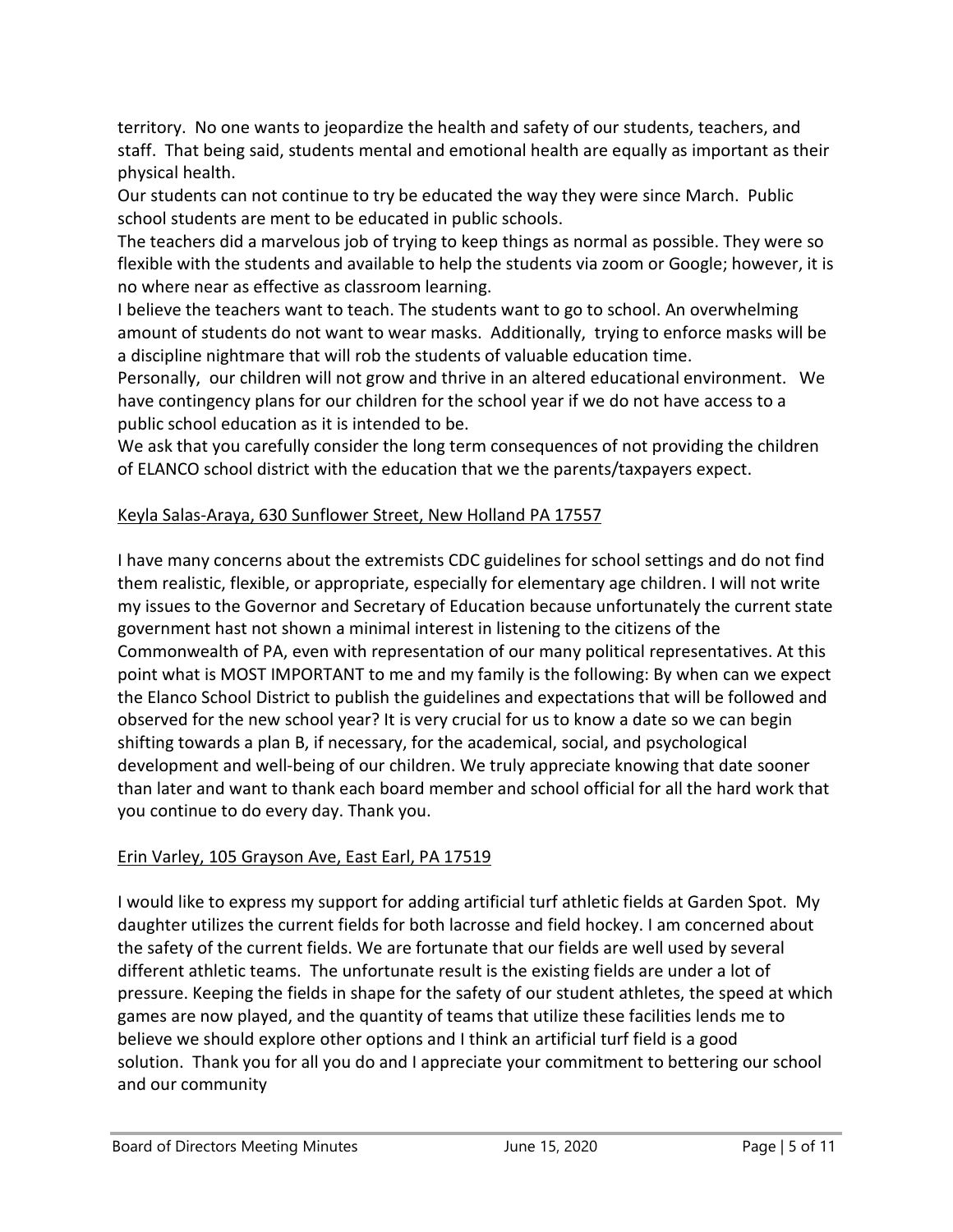#### Heidi Sauder, 407 Orchard Rd, Mohnton, PA 19540

Thank you for continuing to work on behalf of all the students, staff and parents in our school district during this crazy time. There is no other way to describe the last few months other than, crazy. You are now tasked with the job of determining what the 2020/21 school year will look like. I know that the teachers and support staff have worked tirelessly to help all students excel while working remotely. I sincerely want to thank Mrs Cooley and Mrs Laird for their help with my daughter but I know that many of her other teachers really put forth extra effort to try to help her learn as well. It was no easy feat. Mrs Zoll and Mrs Trovinger spent extra time with her regularly through google meets working on concepts and assignments. They really went over and above the call of duty. I have no doubt that all the teachers did the same. I can't imagine that there is any more they could have done. But, I don't think my daughter really learned and comprehended what she was being taught enough to say she is proficient in the 4th quarter work she did. Now we have a summer where she didn't qualify for extended school year and I am very concerned about how far behind she might be next year. I'm sure she will not be the only student behind next year. My concern builds when I think about the possibility of not being on campus starting in August. How much farther behind will she fall and can we afford to let that happen? What will graduation requirements look like in the next 5 years or so because of this crazy time in history? I emailed you all last week so you are all aware that I also don't support requiring masks for students. I know that my daughter will be distracted wearing a mask. She will also probably complain about dizziness and being too hot. She gets overheated more quickly to start with. Whether in this meeting or in the near future I would appreciate a public statement about the thought process you are in right now. I understand it might change based of Dept of Education guidelines etc. I'm wondering if a parent survey would be beneficial so you can understand how parents are feeling regarding next school year. Will they send their children to school wearing a mask or will they choose another avenue of schooling if masks are required? These are things that parents are talking about right now. Many are waiting to hear how the school will proceed before deciding whether or not their child will return to school next year. These issues can't wait much longer. They need to be discussed now. Thank you for your time and I continue to pray that God would bless you with great wisdom and creative thinking as you navigate this crazy time.

# **5. Presentation - Artificial Turf Options and Track Reconstruction**

Mr. Jim Hocker of Derck & Edson Associates updated the board of the options for the installation of artificial turf fields. He reviewed the previous 4 options that were discussed at the Committee of the Whole Meeting and presented the Board with another option that would displace a baseball field. He noted the pros and cons of this option, indicating that it would be the most expensive option due to there being 35% turf that would need to be laid.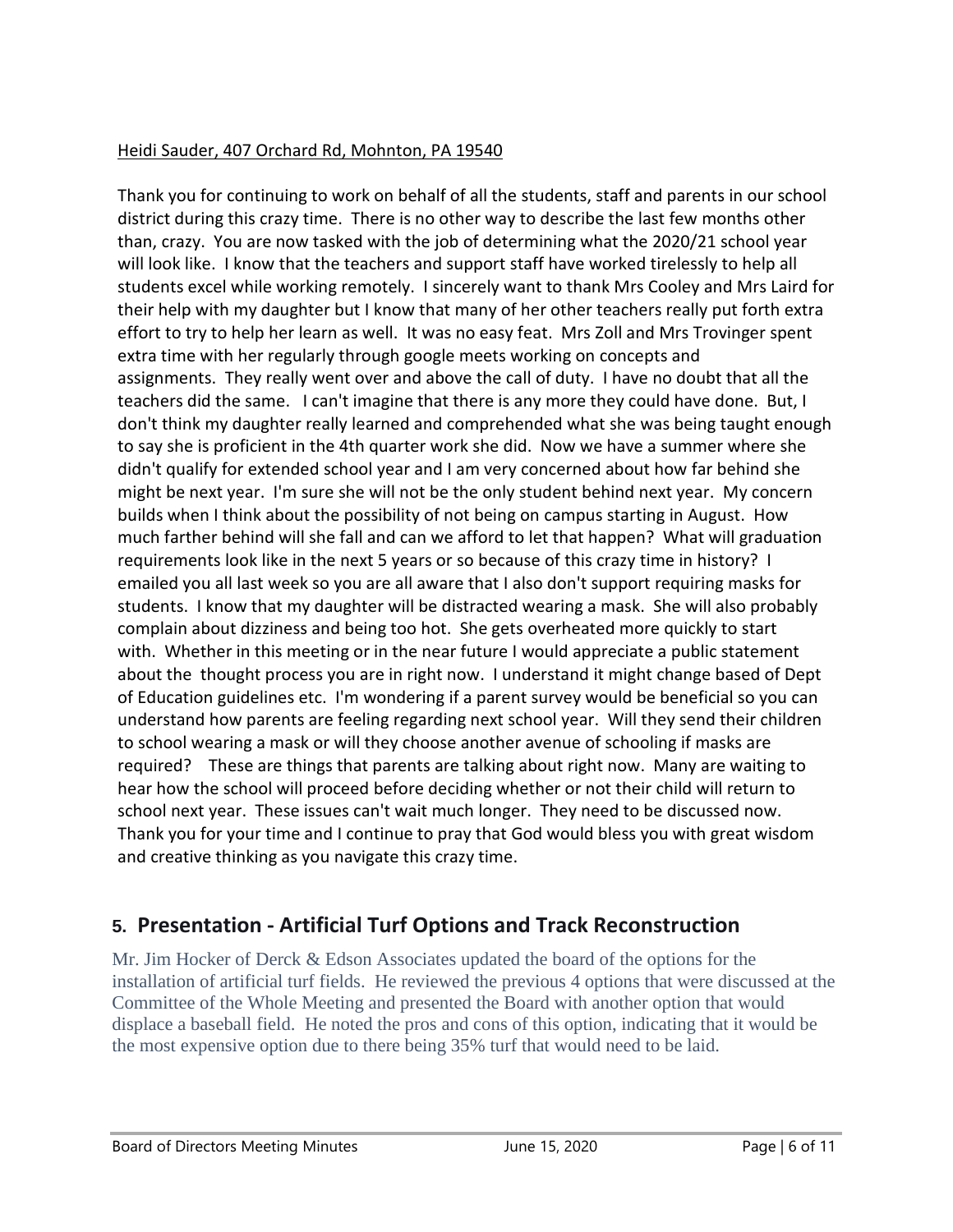The Board and Administration discussed the various artificial turf field options with the Administration recommending Option 2 replacing the main field with turf. They also discussed costs, budget, and timeline for construction.

### **6. Consent Agenda**

Items listed under the Consent Agenda section of our Board Meeting Agenda are considered to be routine and are acted on by the Board in one motion. There is no Board discussion of these items individually prior to the Board vote unless a member of the Board requests that a specific item be removed from the Consent Agenda. Requests to remove an item from the Consent Agenda will be accepted at agenda section 3. Agenda Modification/Approval of Agenda. (Requests to remove an item for separate consideration). Items Removed from the Consent Agenda will be moved to agenda section "Action Items."

Dr. Hollister made a note that that the Administrative pay raises were less than the Board allowed for. He also thanked Dr. Larkin and Mr. Ramsey for taking a pay freeze, indicating that he was as well.

Dr. Larkin noted that Mr. Good would be retiring from the District in October.

Mr. Irvin made a motion to approve the consent agenda report. It was seconded by Mr. Conroy. **The motion was approved. (9-0)**

#### **a. Approval of Minutes**

- **b. Treasurer's Report**
- **c. Approve Personnel Report**
- **d. Bills Paid**
- **e. Cafeteria Fund Treasurer's Report**
- **f. Investments**
- **g. Student Activity Account**
- **h. Approve Budgetary Transfers**
- **i. Approval of Final Budget for General Fund Approval Resolution**

The final budget does not include a tax increase

#### **j. Approval of Annual Tax Levy Resolution**

This resolution sets the tax rates for 2020-21. The real estate tax rate is 12.5711

#### **k. Approval of Homestead and Farmstead Exclusion Resolution**

The real estate tax reduction amount for 2020-21 is \$64.73 per homestead and farmstead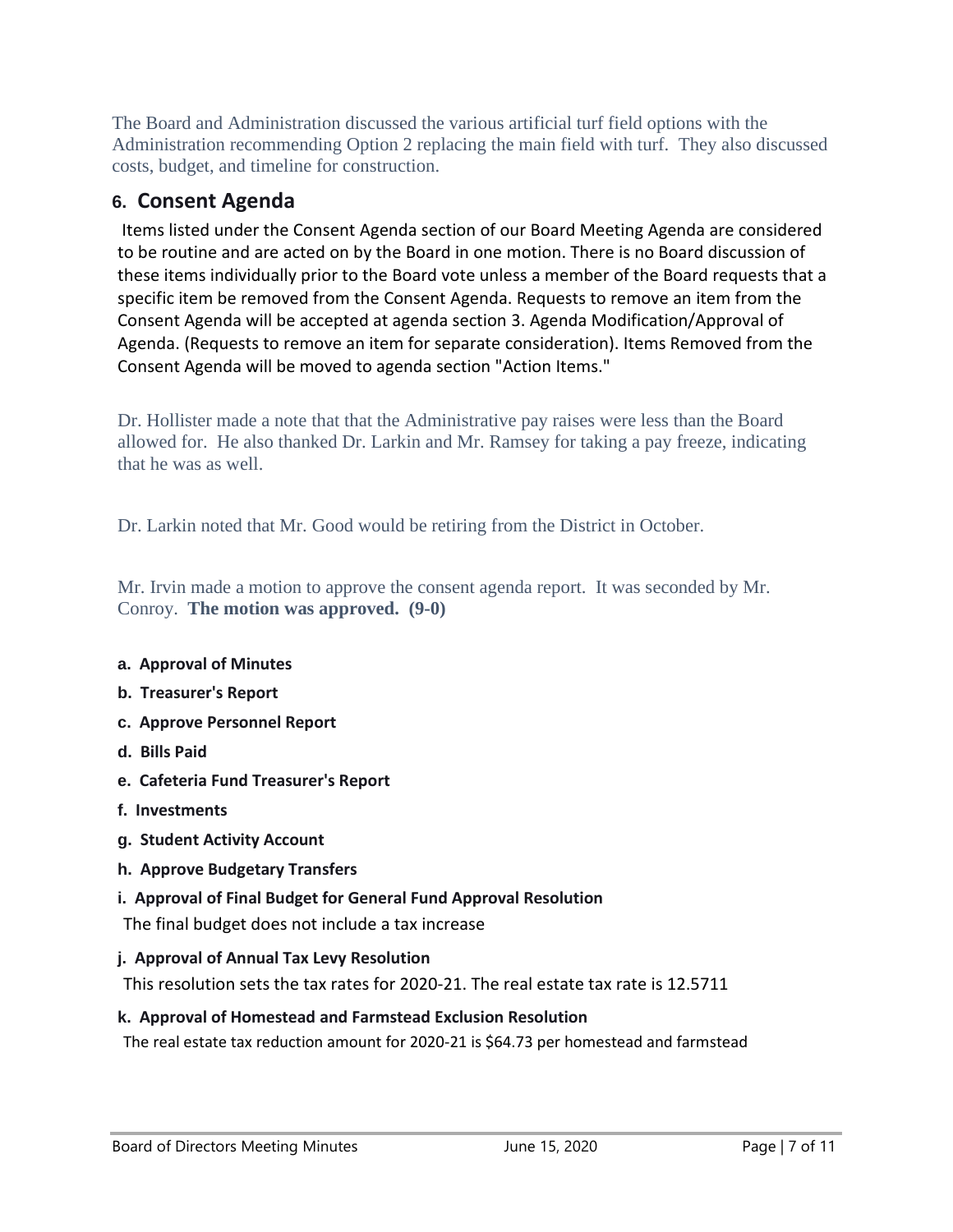#### **l. Authorize Budgetary and Fund Transfers for the 2019-20 school year with approval, of such, at acceptance of the Audit Report**

This approval authorizes the Chief of Finance and Operations to make the necessary budgetary transfers, after June 30, 2020, for the completion of the 2019-2020 financial reports and fund transfers with subsequent approval of such at acceptance of the final audited financial statements.

#### **m. Approval of the Resolution for Commitment of June 30, 2020 Fund Balance**

This resolution just authorizes what areas will be included in the committed fund balance. Currently, the District's committed fund balance includes PSERS and Technology Initiatives.

Actual amounts committed will be included in the audit report.

#### **n. Approve the Special Education Service Contracts with the Lancaster-Lebanon IU #13 for the 2020-21 School Year**

Adjusted since June 8, 2020 Committee of the Whole Meeting:

|                                                 | <b>FINAL</b> |                 | AS OF 6-8-20 |      |  |                                  |
|-------------------------------------------------|--------------|-----------------|--------------|------|--|----------------------------------|
| <b>Contracted Special Education Services</b>    |              | \$588,004       |              |      |  | $$637,615$ (\$495,658 for 19-20) |
|                                                 |              |                 |              |      |  |                                  |
| <b>Job Training Services</b>                    |              | \$138,377       |              |      |  | $$138,377$ (\$139,914 for 19-20) |
| Speech and Language Itinerant Services \$ 1,512 |              |                 |              | 0    |  | $(5 \t1.512$ for 19-20)          |
| OT/PT Itinerant Services                        |              | $5 \quad 1.134$ | S.           | 0(\$ |  | 0 for 19-20)                     |

**o. Approval of the Change orders that were executed for the HS/MS Locker Room and HVAC Project, as follows:**

#### **General Contractor - ECI Construction**

#### **GC-02 \$500 Deduct** - Removal of job site sign

**GC-03 \$1,394 Add** - Add 1/4" steel closure plates on the existing unforeseen steel column Architect's comment on GC-03 - The background behind this is there is an existing structural steel column that was not shown on the existing drawings, nor picked up in our survey. It's embedded within an existing wall to be removed, and it's profile is that of an "I" beam (not a tube column). As a result, that column will now be located within the new training room. The cost is to have the contractor tack weld a new steel plate on each open end of the column and finish so it looks like a finished tube column. Removing the column is an option, though the cost to re-work structure above would be significant. We could just leave the column alone, however not only would it not look good aesthetically, but it's a dirt collector as well.

**GC-04 \$1,269 Add** - Add 1/4" steel closure place to exposed sections of unforeseen steel column

Architect's comment on GC-04 - It's a little less than GC-03, and the background behind it is the same. This column is at a corner location, and more than aesthetics and dirt-catching, my biggest concern would be because it sticks out slightly from the wall, the safety of people turning the corner tightly.

**GC-05 \$2,730 Add** - Additional support beam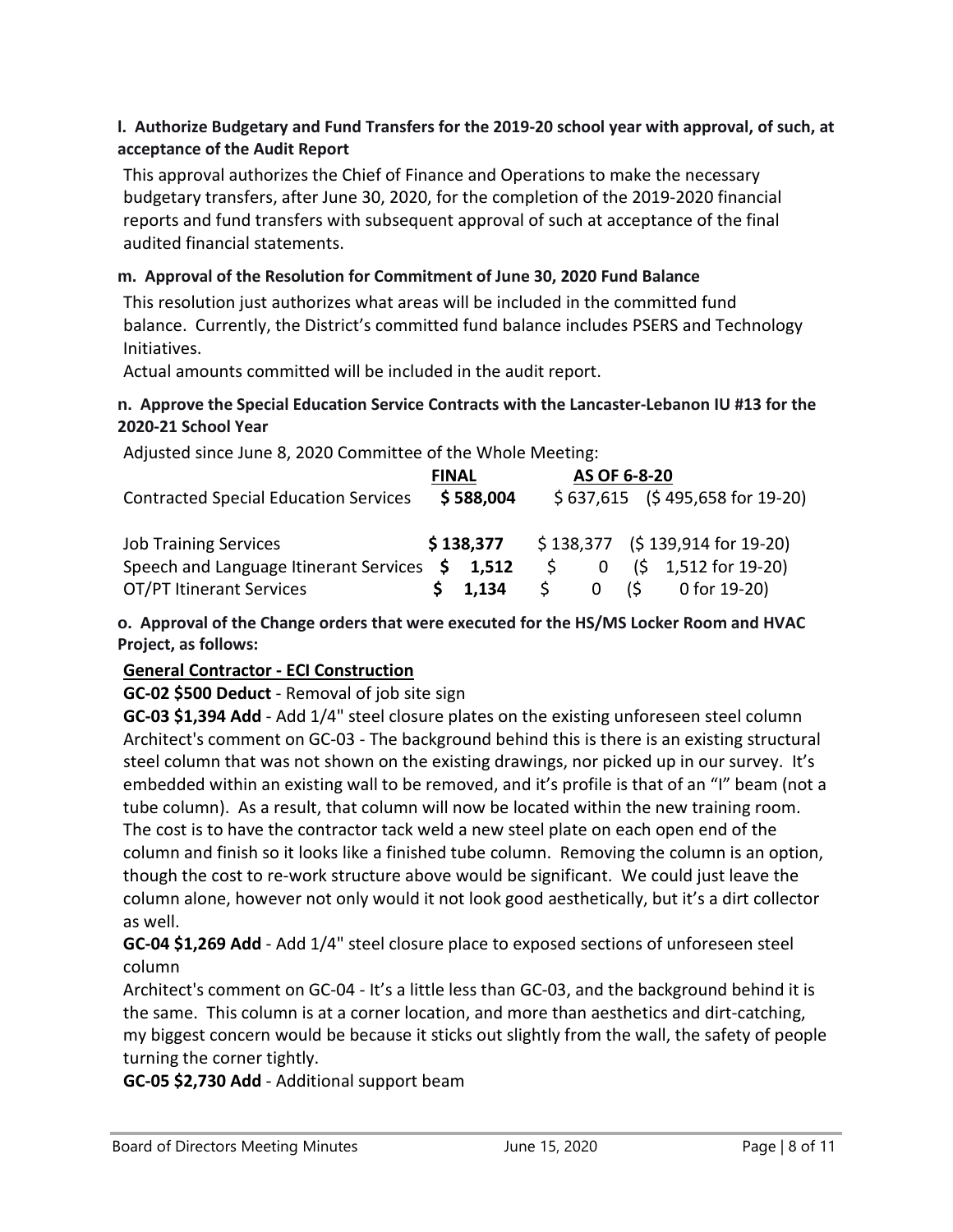Architect's comment on GC-05 - The background behind this is that during demolition, the contractor discovered an existing steel column that had been cut off during a previous renovation and left unsupported. This change order adds a beam to remedy the support condition. The structural engineer reviewed the cost and found it to be in line.

#### **p. Approval of Trash Removal RFP Award**

**q. Approval of Part-Time Classroom and Food Services RFP Award**

**r. Approve Addendum to Agreement with Brightbill Transportation, Inc. concerning period of COVID-19 school closure**

#### **s. Approve Assistant Superintendent signing SAP contract with Caron Foundation for the 2020- 2021 School Year.**

This contract with Caron Foundation provides the school district with 7 days of Student Assistance Program (SAP) K-12. 4-5 days will be at the secondary level and 2-3 days will be at the elementary level. Total cost of the contract is \$60,315.00. We have added a day to last year's contract due to additional needs at the elementary level with groups of learners.

#### **t. Approval of TSI Plans for Blue Ball Elementary and Garden Spot High School**

#### **u. Approval of MOA between ELANCOSD and ELCEA regarding Teacher In-Service Days**

#### **7. Action Items**

Items Removed from Consent Agenda for Separate Consideration.

**a. Approval of Eastern Lancaster County School District Athletics Health & Safety Plan** Dr. Hollister presented the Board with the Athletics Health & Safety Plan for approval. The Board and Administration discussed one aspect of the plan with regard to attendees to athletic events based on the current phase the County was in.

Mr. Dahl made a motion to approve the Eastern Lancaster County School District Athletics Health & Safety Plan. It was seconded by Mr. Irvin. **The motion was approved. (9-0)**

Mr. Bryan Naranjo left the meeting at 8:00 p.m.

#### **8. Reports**

#### **a. Lancaster County Tax Collection Bureau**

Met on Wednesday, June 10, 2020 Received the following updates: Operational - Offices reopened to the public on June 8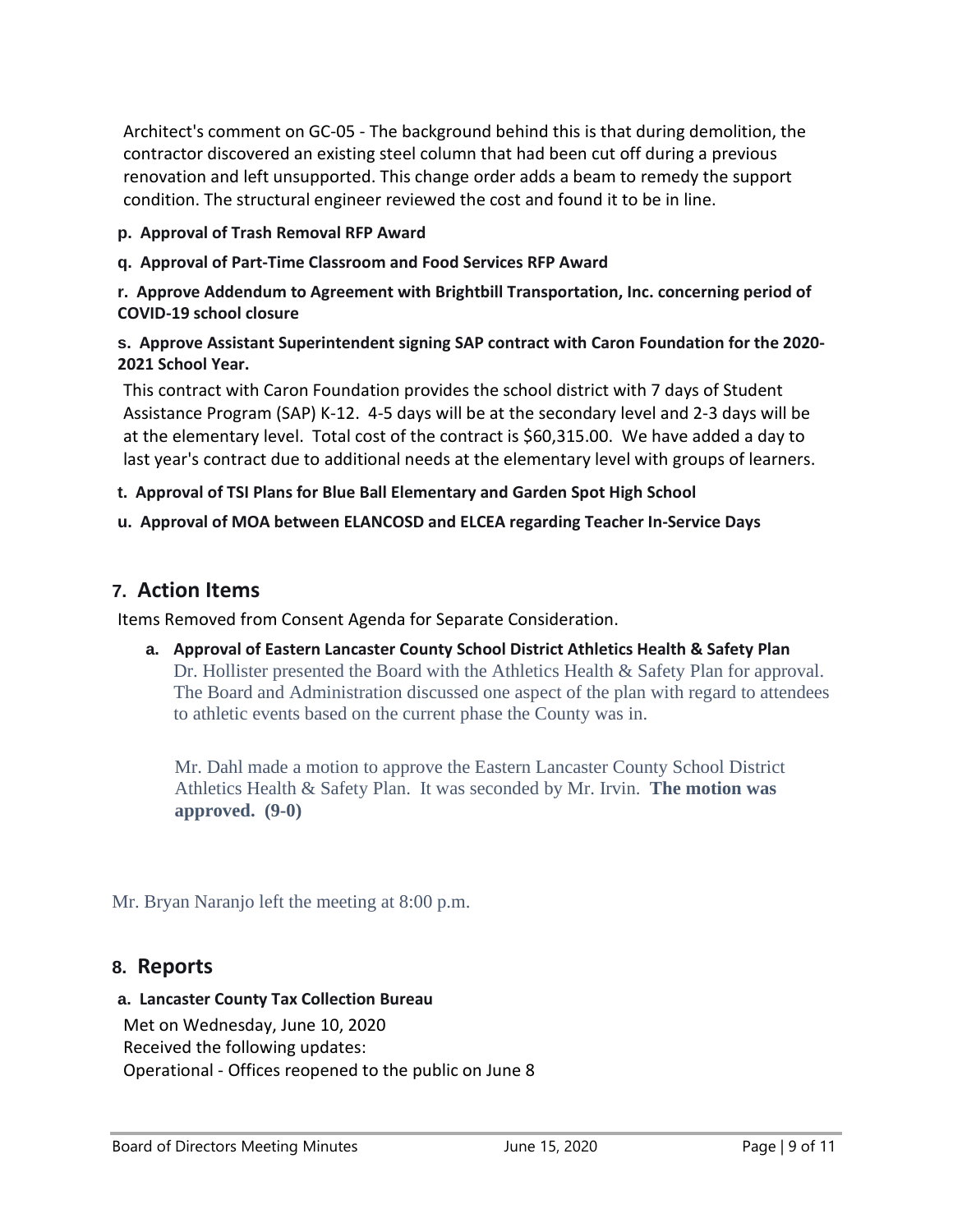Real Estate Taxes - Beginning to collect taxes for Penn Manor on hold for 2020-21 Economy -

- 20% of Lancaster County filed for unemployment
- Predicting 2nd quarter distribution to be 12% down
- 10% reduction equals \$15 million loss in total revenue to the Bureau
- Bureau is in a great position to provide economic data

#### Next meeting is September 9, 2020

Mr. Ramsey reported on the Lancaster County Tax Collection Bureau (LCTCB) meeting held on June 10, 2020. He reported on several updates informing the Board the that office of the LCTCB reopened to the public on June  $8<sup>th</sup>$ . Mr. Ramsey noted that the LCTCB would be placing a hold on the tax collection for Penn Manor, but would continue to collect taxes for Pequea Valley, Conestoga Valley, Eastern Lancaster County, and Columbia Borough School Districts. He also updated the Board on the current economic status of the County and informed the Board that the next LCTCB meeting would be held on September  $8<sup>th</sup>$ .

#### **b. Lancaster-Lebanon IU13**

Mr. Irvin reported on the May  $20<sup>th</sup>$  IU Board meeting and shared several highlights from the board meeting report: He reported the that IU Board welcomed a new Board member from the School District of Lancaster. Mr. Irvin also reported that the IU13 Board approved approved new or addition to service contracts for Business Services, Early Childhood & Special Education Services, Instructional & Technology Services, and Human Resource Services. There were two (2) resignations, two (2) terminations, ten (10) retirements, nineteen (19) new hires, twelve (12) changes in position or salaries, and one (1) leaves of absence. He also distributed to the Board copies of the Helping Districts, Helping Students newsletter.

#### **c. Lancaster CTC**

Mrs. Maio reported on the Lancaster County Career and Technology JOC meeting. She reported that the adult operations with the non-commercial CDL drivers license program had restarted with several adaptations due to Covid-19. She also reported that the medical classes would be restarting soon with the hope that all adult ed classes to be in session by July 10<sup>th</sup>. Mrs. Maio also reported on the current CTC secondary enrollment for the Fall, noting that enrollment was at 98% capacity with 1500 learners. She noted that the CTC was currently working on their phase reopening plan.

#### **d. Legislative**

Mr. Wentzel reported the resignation of the Speaker of the House, Mike Turzai and the selection of Bryan Cutler of Lancaster county as holdover until the election. He also reported on House Bill 2438 regarding the expansion of broadband access to help with the current shortcomings.